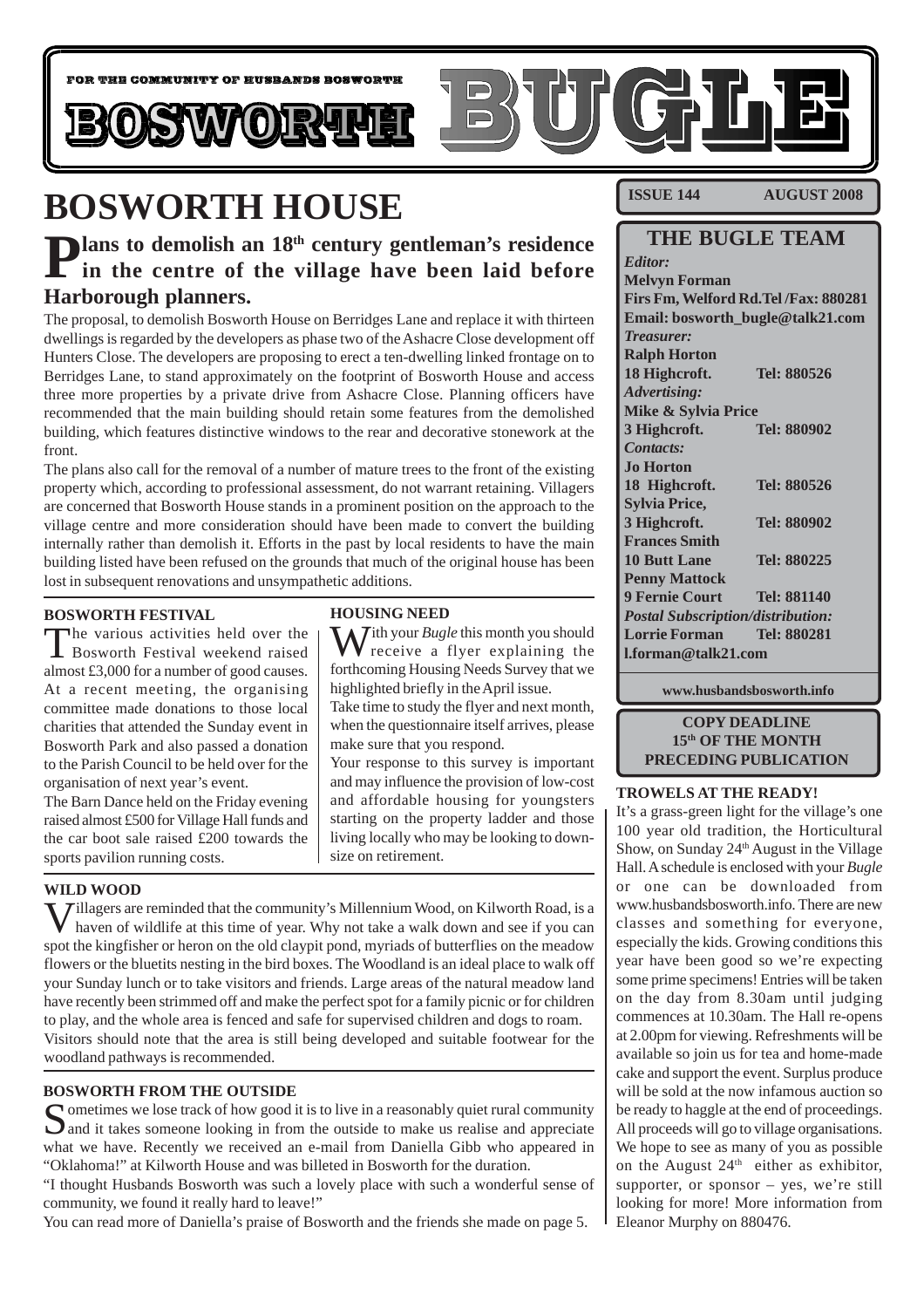#### *From Team Sparta, Kilworth Challenge*

### **POSTBAG**

Steve Harwood, Cole Pedley, Sam Caves and Jack Johnston, as Kilworth Challenge *Team Sparta*, would like to thank all the people who kindly sponsored us for this year's Kilworth Challenge, which we took part in at the end of May. As a team we raised a fantastic £1,700 and came  $12<sup>th</sup>$  out of 40 teams! The Kilworth Challenge as a whole raised £81,000 this year for local charities.

#### *From Steph Blay, Bell Lane*

I am walking the Wainwright Coast to Coast Walk from St. Bees Head to Robin Hood's Bay commencing September 24<sup>th</sup> to raise funds for LOROS. The walk is 192 miles and I would appreciate any donations to this worthwhile cause, however small. My accommodation, meals and equipment are self-funded but I would like to make the walk itself worthwhile for LOROS. Should you be kind enough to make a contribution you can either post an envelope enclosing cash through my door 44 Bell Lane, or by cheque made payable to John Blay ( my husband who is my sponsorship co-ordinator). Although we have recently got married, if you see me walking around the locality with a rucksack on my back, looking hot and stressed, I will be clocking up training miles, and not left home already!! Thank you, in anticipation of a favourable response - every penny will make a difference. Should you require proof of my participation on the walk please contact Adrian Walker (Fund Raising Officer for LOROS, Groby Road Hospice Leicester.)

#### *From Ken & Janet Hancock, formerly of Lammas Close*

My husband and I have had many good years in Husbands Bosworth and enjoyed every one! We are only leaving because we want to be near our children and their families, who all live near Chester. We will miss you all and thank you for your friendship. We will be back when we can to see our good friends, especially Lily and Tom Clark who we will miss so much.

#### *From Katharine Wright, Fernie Court*

I was disappointed to see so little advertising for the recent Bosworth Festival either around the village or in local newspapers. The Festival seems a marvellous opportunity to bring visitors into the village but anyone driving through or living nearby wouldn't have known that there was an event taking place. The Flower Festival in the Church could also have been more widely promoted - perhaps next year it could be open to all groups like the Christmas Tree Festival. I appreciate that organising such events are time-consuming and often thankless tasks. However, I also know that there are many in the village willing to help to make these events a success - myself included.

*[Editor's Note: Advertising was noted by others as a shortcoming and a fund has been set-aside from this year's proceeds to cover better promotion of next year's event]*

### **LOCAL CRIME FILE**

#### **IF YOU HAVE INFORMATION ON ANY CRIMINALACTIVITY CALL MARKET HARBOROUGH POLICE on 0116 222 2222.**

**Countryside Watch Co-ordinator Henry Whatley Ext. 3875**

**Neighbourhood Watch Co-ordinator Marion Lewis 0116 2483871 NW Community Scheme No. 2123**

**Local Beat Team PC 1959 David Venables PC 500 Andy Smalley PCSO 6126 Tim Harwood PCSO 6636 Ray Wells Voicemail Service 0116 2485675**

**Rural & Countryside Liaison Officer PC 1010 Chris Hill**

**CRIMESTOPPERS FREEPHONE 0800 555111**

# **WATCH WORD**

*THE NEIGHBOURHOOD WATCH SCHEME WITHIN HUSBANDS BOSWORTH*

#### **LOCAL LIVESTOCK THEFTS**

Harborough police are investigating the theft of five young calves and a quantity of scrap metal from a field near Burton Overy. During the previous day a red Sherpa-type van and a white Transit-type flatbed truck were reported having been seen in the area in suspicious circumstances. Harborough and Lutterworth police would urge all stock keepers to look out for these vehicles and to report any suspicious activity immediately by phoning 0116 222 2222.

Consideration should also be given to the security of fields and barns where livestock of any kind are being kept.

For further advice on this or any other rural policing issue, please contact Market Harborough police rural and countryside liaison officer, PC1010 Chris Hill, by phoning 0116 222 2222 and leaving a message when prompted.

#### **HEATING OIL THEFTS**

Police are urging householders to be vigilant following a series of heating oil thefts. At least six incidents have been reported in the Naseby and Welford areas where heating oil has been drained from domestic tanks. As the incidents have occurred when householders are unlikely to be using their heating, police are concerned more thefts may come to light later, when heating systems are turned back on. In order to get a clearer picture of the thefts police are asking householders to check tank oil levels now and report any incidents immediately. Police are advising householders to be wary of any suspicious vehicles, especially in remote corners of villages or in rural areas. They also suggest that security devices such as sensor lights are fitted to cover dark corners where the oil tanks are situated and fit padlocks on all tank filler caps and taps.

### **MIKE HART vtct - Personal Trainer** *Bringing exercise to you, whatever your level of fitness*

------------------

**Alternatively, join us at our regular circuit training sessions at Welford Youth & Community Centre Tuesday evenings 6.45pm to 7.45pm Only £4 per session**

**Call Mike on 575598 or 07813 002143**  **Neighbourhood Watch co-ordinators are urging members to be wary of any doorstep sellers after a recent distraction burglary in which a duster seller gained entry to the home of an elderly lady. Whilst the victim was getting some change to pay the man he entered the house and stole some money. He is described as white, approximately 40 years of age, plump and with thinning hair and wearing glasses.**

**Always close the door behind you - a genuine caller will understand and not be offended. NEVER invite a stranger into your home.**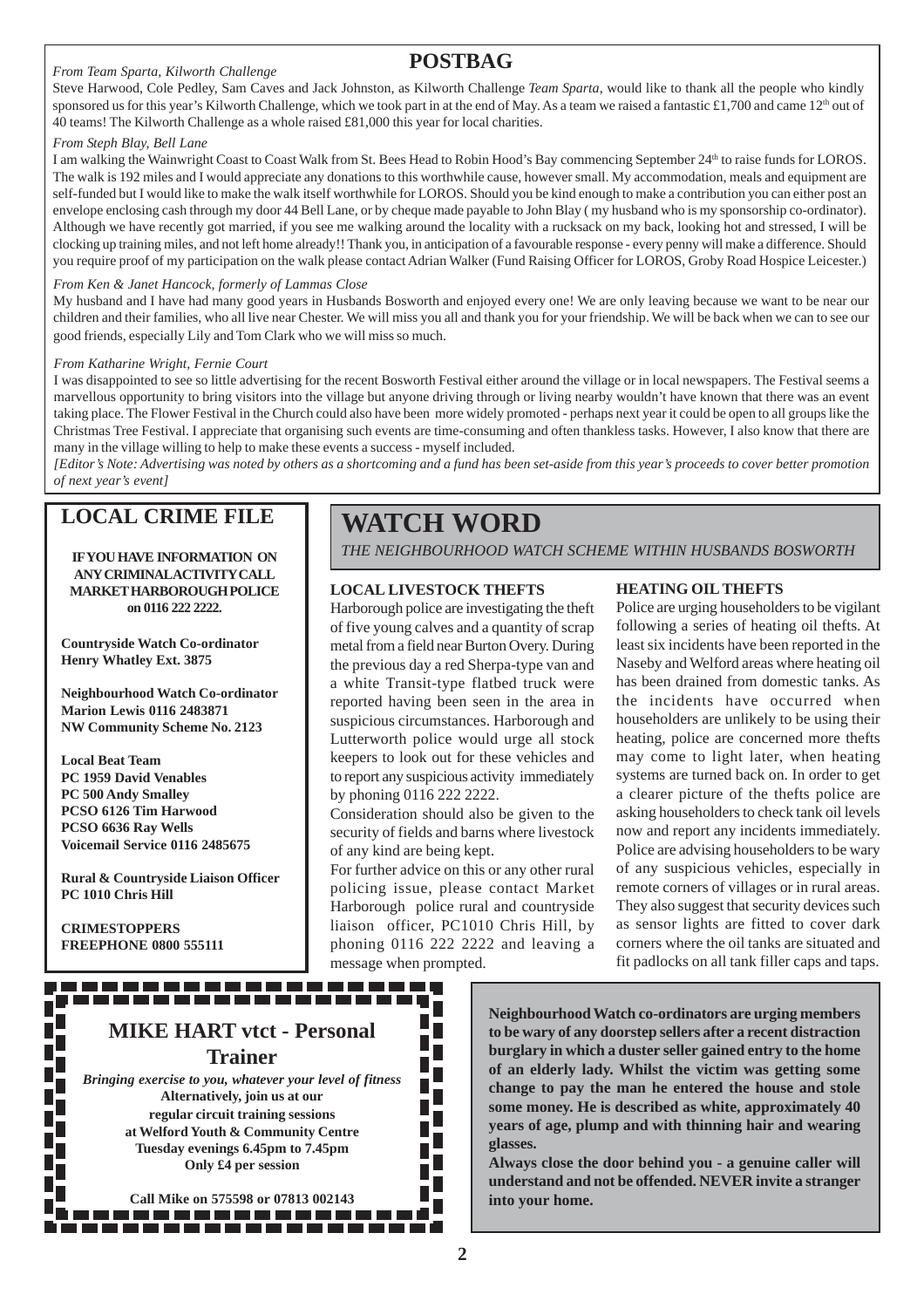# **BOSWORTH IN FOCUS**

*A ROUND-UP OF HUSBANDS BOSWORTH NEWS*

#### **SURGERY NEWS**

Ian Watson, the Doctors' Surgery Practice Manager, has asked us to thank patients on his behalf for their forbearance during the recent refurbishment of the surgery waiting room area. The improvements include new seating and a better layout, plus a TV to take patients' minds off their ailments.

The surgery also has its own website, www.husbandsbosworthsurgery.co.uk, which gives full details of the services on offer, opening times, personnel and links to health information. Patients can also contact the surgery via the website to order repeat prescriptions and general enquiries.

#### **MEMORIAL TREE FOR JACK**

At a recent meeting of the local branch of the British Legion the subject of a commemorative tree in memory of the late Jack Knight was discussed. Robert Constable-Maxwell advised those present that he had a copper beech, grown from a seedling from a tree at the Hall and it was agreed this would be a suitable memorial. It was proposed that the tree be planted on the grass verge to the left of the main entrance to Bosworth Hall, opposite the Lodge. Jack grew his chrysanthemums at Bosworth Hall for more than 30 years and would have passed this spot countless times. It was agreed to seek the views of the village through the Parish Council before consulting with Leicestershire Highways on the matter.

#### **OPEN STUDIO EVENT**

Local artist and print-maker, Ann Saxton, will be opening her studio at 25 Bell Lane, as part of this year's Northamptonshire Open Studios event.

Ann will be demonstrating print-making techniques and etching processes.

The Northamptonshire Open Studios is an annual 'shop-window' event at which over twenty active artists working in north Northamptonshire and south Leicestershire throw open their workshop and studio doors to the public. It is the perfect opportunity to see the artists in action.

This year the event takes place on the following weekends:

August  $30<sup>th</sup>$  -  $31<sup>st</sup>$ 

September  $5<sup>th</sup>$  -  $7<sup>th</sup>$ 

September  $12<sup>th</sup>$  -  $14<sup>th</sup>$ 

12.30pm to 5.00 pm each day.

Call Ann on 880971 for more information.

#### **MOBILE INTERNET**

The mobile library service now offers a free Internet access service to users. The library also offers free book and talking book loans, free local information and it is free to join. The mobile library visits Husbands Bosworth on alternate Tuesdays and stops outside the School, Welford Road from 2.00pm to 3.00pm, Berridges Lane 3.05pm to 3.30pm and Church Lane 3.35pm to 4.00pm. For more information please call Lutterworth Library on 0116 3053619

#### **RADIO LUTTERWORTH READY FOR TAKE-OFF**

Lutterworth's own fledgling radio station is preparing to return to the airwaves with support from volunteers and local businesses and organisations.

Keith Weston, the station's new technical manager, said that the team were looking forward to launching a great programme with something for every sector of the community. Dr. Weston brings with him many years of radio station and recording studio expertise and has already upgraded equipment and facilities in the station's Church Street offices. The radio station will soon be home to Lutterworth's first professional recording studio and is hoping to attract customers from around the country.

Radio Lutterworth is now ready to embark on an internet radio stream potentially reaching a huge audience worldwide and is welcoming volunteers with sales, marketing, finance or presenting skills to help the station get airborne.

Call: 01455 553136 for a chat or take a look at: http://radiolutterworth.com and http://radiolutterworth.co.uk

*[Editor's Note: The Bugle's own Ralph Horton will be presenting a Blues Music programme provisionally set for Fridays, 10.00pm to Midnight.]*

# **LOCAL NEWS IN BRIEF**

!Sparks are set to fly next month at historic **Stanford Hall**. A firework display is planned, on Saturday, August  $2<sup>nd</sup>$ , as part of the Professional Fireworks Championships. Visitors are invited to bring along a picnic and relax in the lake-side parkland before having the opportunity of voting for their favoured team in the three-team contest. Each team will have a ten-minute slot in which to demonstrate their pyrotechnical expertise, musical display choreography and firing control. The grand finale of the evening will be a display by last year's winning team. Gates open at 5.00pm and the displays start at 9.30pm. Tickets are £15 per person, children £5 and are available on line at www.stanfordhall.co.uk. Pre-booking discounts available.

#### . . . . . . . . . . . . . . . . . . . **PETFRIENDS** *Pet & Home Care*

PetFriends provides clients' dogs, cats and other pets the loving care that

they need while you are away, right in your own home! Your pets will stay in their own secure, familiar environment and follow their customary routine and diet.

**A local veterinary nurse will look after your pets and home while you are away.**

Pets fed, watered and excercised. Medication administered, plants watered. Fully insured - references available

**For more information please contact Natasha Blunt VN 01858 880183 07739 467284**

-----------------

### **THANKS...**

**From Ken & Jennifer Rogers**

**Our thanks to everyone who contributed in any way - cooking, selling, dancing, eating, drinking, moving furniture - to the success of the Barn Dance and especially to Gerald and Peter Garner for allowing us, once again, the use of the Oak Lodge Grainstore. Although attendance was not as great as last year, it was a most enjoyable evening and raised £466 for Village Hall funds. Also, the Strictly Dancing open evening, organised by Glenn and Nichola Badham, was very well received and raised £70 for the Village Hall funds.**

# **PH4SE 4 & Lithium**

**Live bands at Husbands Bosworth Village Hall August 9th Doors open 7.00pm £4 on entry Don't miss out, it will be a great night If you need more information please call 07852 303182 www.myspace.com/ph4se**

F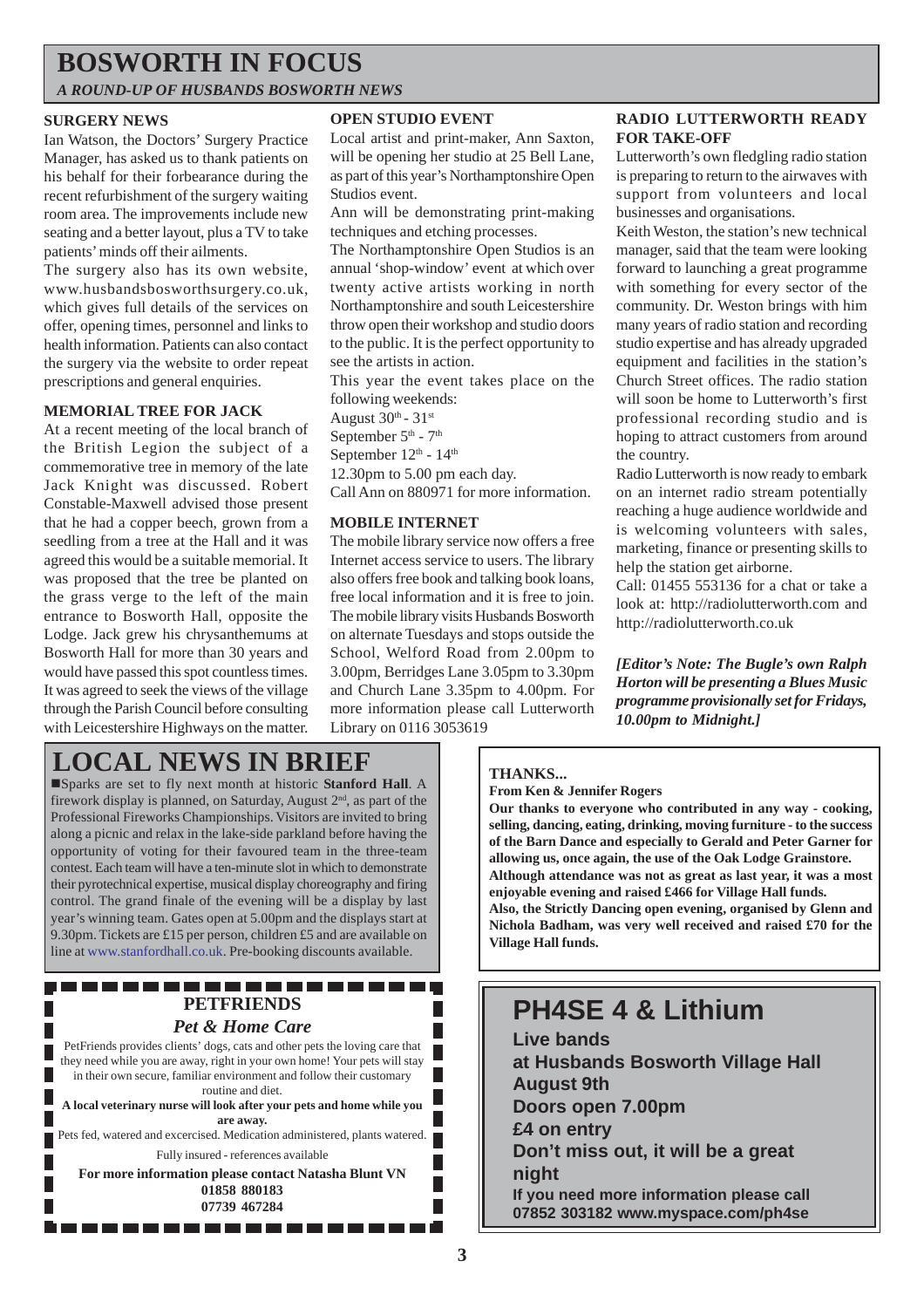### **SCHOOL REPORT** *HUSBANDS BOSWORTH C. of E. PRIMARY SCHOOL*

**FOBS NEWS**

#### **Donations!**

The FOBS Committee would like to thank the organisers and those who attended the Safari Supper in June for their generous donation of £536 towards school funds. This donation, together with the £394 donation gratefully received following the school's 150<sup>th</sup> anniversary celebrations disco, will be used to purchase new reading resources.

#### **Summer Fair**

FOBS would also like to thank all those brave souls who attended the school's Summer Fair at the beginning of July. Despite the typical British weather, a good time was had by all. A big thank you to all those individuals and companies who provided generous donations and helped contribute towards a profit of approximately £600, which will be put towards school funds.

#### **Thanks again for your generous donations and assistance in all these events. Should anyone wish to know more about FOBS please contact FOBS Chairman, Kenny Anderson 880705, or take a look at the website www.fobsonline.co.uk**

#### **Safari Supper**

#### *Thanks from the organising team.*

Once again we had a successful Safari Supper, which made a profit of almost  $\text{\pounds}1100$ . The money will be split equally between FOBS and the Village Hall. We would like to thank everyone who came and those who also kindly provided raffle prizes or hosted a course. Watch the *Bugle* for advance notice of the Safari Supper 2009!

#### **BYGONE BOSWORTH**

*The Historical Society's Periodical Journal*

We have been contacted by Howard Stanyon, whose grandfather was born and raised in

Husbands Bosworth. He tells us he has inherited a number of photographs, some of which may relate to Bosworth. Amongst these is this image *(right)* of a gentleman, who may be a priest. This same gentleman also appears in photographs alongside what seem to be a group of Boy Scouts or maybe the Church Lads Brigade. He would very much like to identify this person. Perhaps someone may be able to put a name to the face?

Mr. Stanyon's grandfather was employed by the local Co-operative and managed the store that was situated on Farndon Road. He devoted much of his spare time to St. Hugh's Church in Harborough, raising money toward the present building. There are references to the Stanyon name in St. Hugh's and one of the stained glass windows is dedicated to his grandmother, Mabel Stanyon.





**ACTIVITY GROUPS 2008**

**All Saints Parochial Church Council** Contact: Peter Jones 880741 **Art Workshop** Contact: Ann Saxton 880971 **Badminton Club** Contact: Lorrie Forman 880281 **Bosworth Belles** Contact: Debbie Oliver 465434 **Bosworth Blokes** Contact: Ralph Horton 880526 **Conservative Association** Contact: Robert Maxwell 880361 **Craft Group** Contact: Margaret Bradley 880652 **Handbell Ringers** Contact: David Staples 880668 **Historical Society** Contact: Isobel Pepperill 880081 **1st Kilworth Scouts/Beaver unit** Contact: Andrew Lambert 880922 **Playing Field Committee** Contact: Jennifer Rogers 880401 **Royal British Legion** Contact: Robert Maxwell 880361 **Short Mat Bowls** Contact: Frank Thorp 880003 **Tennis Club** Contact: Jennifer Rogers 880401 **Tower Bell Ringers** Contact: Geoff Armitage 880066

**The** *Bosworth Bugle* **acknowledges kind donations towards our 'fighting fund' from Alena and Dick Burton (formerly of Husbands Bosworth), and a resident of Honeypot Lane**

**The Scotch Whisky competition held at the Bosworth Festival raised approximately £80 towards** *Bugle* **funds. The winner of the bottle of** *Bells* **scotch whisky was Donna Bradley-Upton. A 'runner-up' prize of a bottle of red wine was won by Sue Brotherton.**

**Many thanks for all who joined in the fun!**

*VILLAGE HALL BOOKINGS Jackie Fletcher 880910 CHURCH HALL BOOKINGS Janice Staples 880668 SPORTS PAVILION & PLAYING FIELD ENQUIRIES Audrey Marlow 880316*

ANTHONY FITZPATRICK PAINTERS & DECORATORS INTERIOR & EXTERIOR WORK ALL WORK UNDERTAKEN ESTIMATES FREE TEL: 0116 2331208 MOB: 07914 672305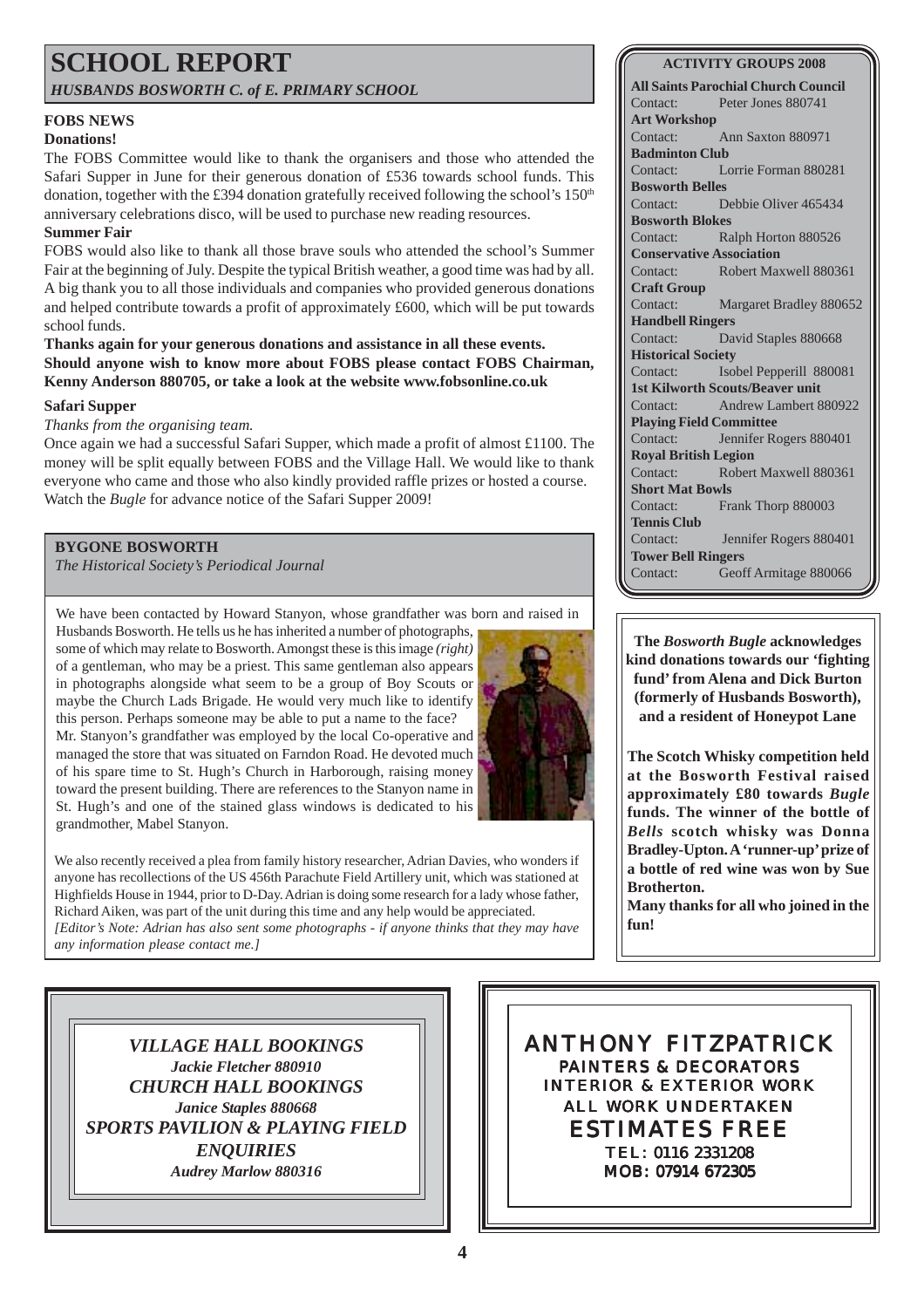#### **TRADE DIRECTORY 2008**

**G D Armitage Clock & Belfry Work** Maintenance & repair Contact: Geoff Armitage 880066 **Begley Plumbing & Heating** Plumbing & heating engineer. Contact: Frank Begley 880541 **Gordon Begley** Building & roofing contractor. Contact: Gordon Begley 880028 **Begley's Windows & Conservatories** Bespoke joinery contractors Contact: Robert Begley 880671 **Gary Bennett Painter & Decorator** Contact: Gary Bennett 880285 **Croft Farm Bed & Breakfast** Contact: Jane Smith 880679 **Diane Hall** Beauty therapist, facials, pedicures, manicures & waxing. Contact: Diane Hall 880567 **Languard Ltd.** Weed control, fumigation and thermal insulation. Contact: Will Kay 880898 **Mike Price Heating Engineer** Oil-fired boiler servicing & repair Contact: Mike Price 880902 **Paul Bolton School of Motoring** Expert driving instruction Contact: Paul Bolton 880115 **TO ADVERTISE HERE Email Mike at: hiprice@btinternet.com or phone 880902**

#### **PLAYING FIELD**

There will be a meeting of the Playing Field Committee on Tuesday, August 12<sup>th</sup> at 7.30pm in the Sports Pavilion.

The Playing Field Committee controls the various activities on the playing field and manages the sports pavilion. Committee meetings are open to all, especially members of the user groups or neighbouring householders. Come along and have your say in the running of the facilities.

The committee comprises of representatives of the Tennis Club, the Rounders Club, the Cricket Club, the community and the Parish Council. New committee members, especially community members are sought. Contact Jennifer Rogers on 880401 for more information.

#### **LUNCHEON CLUB**

The next meeting of the Luncheon Club will be on Wednesday, August 27<sup>th</sup> at Kilworth Spring Golf Club. Diners are asked to meet in the bar at 12.30pm.

#### **BOSWORTH BELLES**

The August meeting of the Bosworth Belles ladies social group will be on Wednesday, August 27th when members and friends are invited to join a Blue-Badge guided tour of Uppingham. The walk will be followed by a pub meal.

Please call Claire Smith on 880655 for meeting time and to co-ordinate transport.

#### **SHORT MAT BOWLS**

Members of the Short Mat Bowls Club recently held their bi-annual knockout competition, battling for the coverted 'silver' Winner's Cup. Traditionally the previous year's winner, in this case Margaret Thorp, fills the Cup with chocolates.

Tension was high amongst competitors as unfortunately Margaret was knocked out in the first round by Barbara McGinnes. Eventually the contest was whittled down to Marilyn Nichols and Frank Thorp, with Marilyn finally beating Frank by a resounding 4 - 2, taking the Cup with due ceremony. As Marilyn doesn't like chocolate, the spoils were shared out between the other competitors - though it is suspected that she saved some back for hubby, Leon!

#### **HISTORICAL SOCIETY**

The Historical Society winter programme gets off to a flying start with a presentation on the recent return to flight of the former Cold War Avro Vulcan bomber, which is based at Bruntingthorpe. The meeting is on Wednesday, September 3<sup>rd</sup> in the Church Hall and starts with enrolment at 7.00pm.

Other meetings planned for the forthcoming season include the return of local historian, Fiona Ure, who will be looking at witches and witchcraft.

In November Pete Wilford and Harborough Movie Makers will be bringing along a selection of their local-interest short films.

#### **VIEW FROM THE OUTSIDE... by Daniella Gibb**

As an actor, touring the country and staying in different houses becomes a way of life. You become hardened to coming and going from these 'digs' without a second thought. However, staying in Husbands Bosworth recently during a run of "Oklahoma !" at Kilworth House Theatre was a completely different experience. So much so that I felt compelled to write a note of thanks to the village via the *Bosworth Bugle,* which I became so obsessed with reading over breakfast!

From the moment Justin, Greg and I arrived we were so warmly welcomed by Sue and Kully Dhillon in their beautiful home in Bell Lane. Cracking open a bottle of wine and cramming around the large kitchen table was the beginning of a happy and relaxing stay with one of the loveliest families I have ever met. We loved hearing about up-coming strawberry teas, allotment BBQs, being invited to a Party in the Park and driving home after a performance to find the whole village out and about mid-Safari Supper! It was not only the Dhillons who made us feel so at home; we were invited around to people's homes, waved to as we drove or jogged around. Special mention has to be made of John and Vanessa at The Bell, which became our 'local' and second home for five weeks. We really appreciated their hospitality, holding a first night party for our cast and meeting so many friendly locals. We would run out of work, bypassing the cast bar to get to The Bell!

We were overwhelmed by the sense of community in Husbands Bosworth, something that is very lacking where we live in London and so thoroughly enjoyed being part of your village for a short while. Thank you to everyone for making three nomadic actors very welcome, it was a wonderful experience.



# **BOSWORTH GARAGE**

**Vehicle servicing and MoTs Collection & delivery available Personal attention Call Chris or Trevor 01858 880580 or 07811 625027**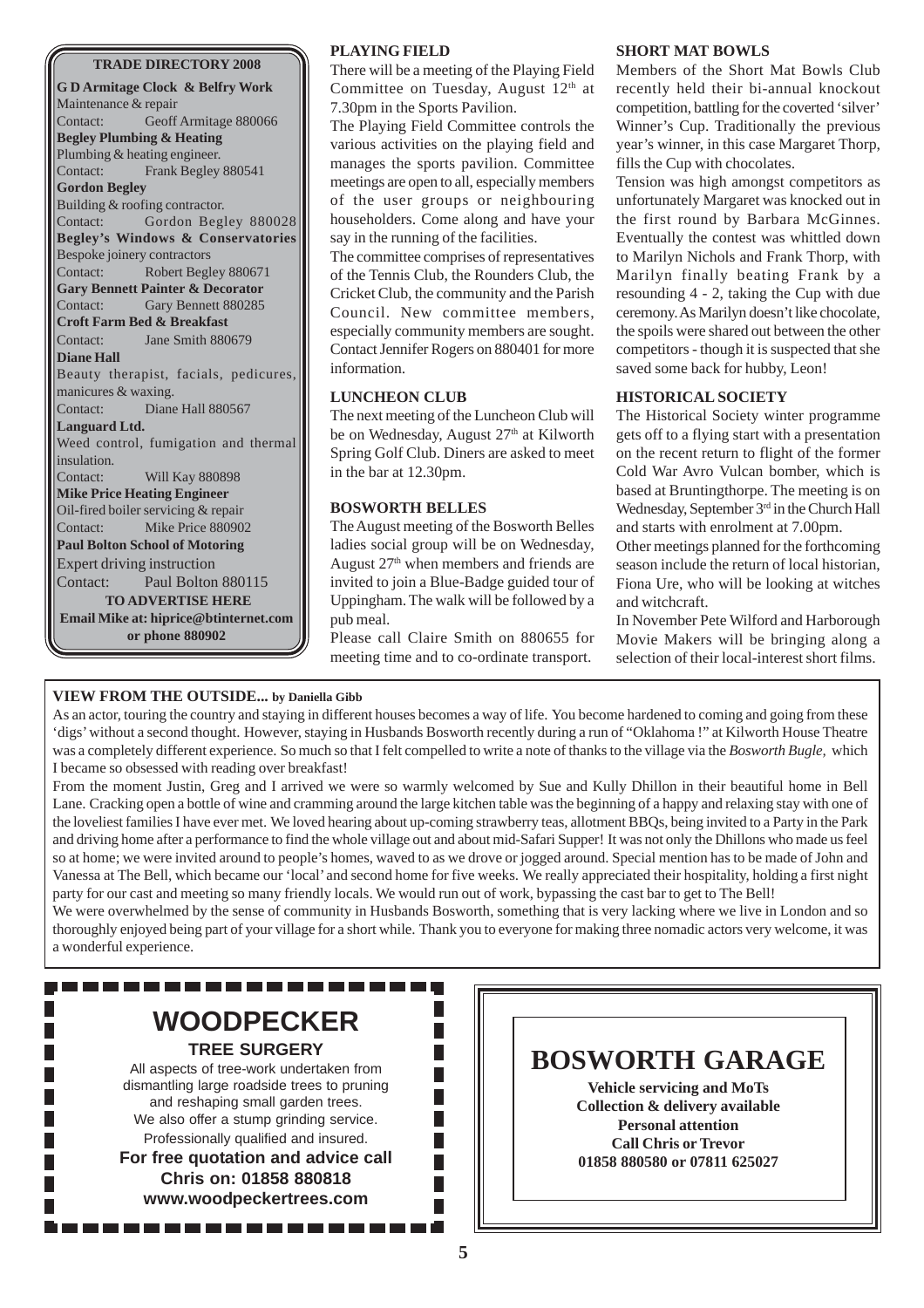# **PARISH COUNCIL NEWS** LOCAL OFFICERS

The next meeting of the Parish Council will be on Tuesday, August 5<sup>th</sup> at 7.30pm in **the Committee Room of the Village Hall. Visitors are invited to air their views on current community issues including the forthcoming Housing Needs Survey. For more information please call the Parish Clerk on 01858 880910 or e-mail jackiehbpc@btinternet.com.**

#### **FREEDOM OF INFORMATION ACT 2000**

Under the terms of the Freedom of Information Act 2000, the Parish Council is obliged to publicise that certain documents are available for public scrutiny by prior appointment with the Parish Clerk.

#### **Council Procedure:**

**•**Minutes of Parish Council meetings for the previous two years

**•**Agenda and other supporting papers for any forthcoming meeting

A full list of documents open to public scrutiny is available by contacting the Parish Clerk: Mrs. J Fletcher, 13 School Lane, Husbands Bosworth,

Lutterworth, Leics. LE17 6JU Telephone: 01858 880910

#### **BUS TRAVELLERS' GUIDE TO LEICESTERSHIRE**

A new guide to visiting Leicestershire's attractions by bus has recently been issued. The popular guide is packed with information about places to visit in the county and how to get there by bus and includes money-saving vouchers to gain discounts on entrance fees. This year the guide boasts an extra 12 pages, including more places of interest such as Twycross Zoo and Snibston Discovery Park, as well as other popular attractions and how to get there with up-to-date bus service information.

Nicholas Rushton, Cabinet Member for Highways and Transportation, said: "This guide features attractions that people might not have realised they could get to by bus. Travelling by bus is not only more environmentally friendly, it also saves the hassle of trying to find a parking space."

In addition, people who complete the questionnaire inside the booklet by August  $22<sup>nd</sup>$ can get a free back-to-school kit (while stocks last) and will be entered into a free prize draw to win a three-month *Arriva* bus pass.

*Leicestershire Attractions…by Bus* is available at Tourist Information Centres, Service Shops and libraries or on request by calling 0116 305 8777 or e-mailing: passengertransport@leics.gov.uk

The guides can also be downloaded from the County Council website: www.leics.gov.uk/ transport\_downloads.

#### **FREE TREES**

A free Tree Scheme for farmers and rural landowners has been launched as part of Leicestershire County Council's tree planting initiative. The scheme is aimed at replacing lost trees in rural areas of the county.

Since the early 1980s, the county has lost over half of its single landscape trees. This is largely due to the ravages of Dutch Elm Disease and other disorders, such as Ash Decline, in the 1980s. More recently disorders such as Chestnut Bleeding Canker and Oak Decline are adding to this loss.

In addition to increasing its own planting programme on road verges, the County Council will be providing trees for farmers and landowners to plant in hedgerows, field boundaries, field corners and in parkland areas. Sites adjacent to, and visible from, main road corridors will be preferred but any site on rural land, which is visible to the public, will be considered. The scheme does not cover private gardens.

The initiative will be a partnership arrangement where the County Council supplies the trees and planting materials and the landowner does the planting and subsequent aftercare.

County Council Leader, David Parsons said 'Trees make a huge contribution to our environment and the Free Tree scheme demonstrates the County Council's commitment to safeguarding and enhancing the county's landscapes'.

Farmers and rural landowners interested in applying for free trees should call the Forestry Office on 0116 3056922 or Nick Fell 0116 3056920 for further details.

#### **Husbands Bosworth Parish Council: Councillors**

Patricia Day 880748 (Chair) William Fletcher 880910 Melvyn Forman 880281 Geoffrey Armitage 880066 Heather O'Connor 880165 Susan Fisher 880026

#### **Parish Clerk**

Jackie Fletcher, 13 School Lane, H.B. LE17 6JU Tel: 880910

#### **District Councillor**

Brian Smith 10 Butt Lane, H.B. LE17 6LN Tel: 880021 Email: b.smith@harborough.gov.uk

#### **E-MAIL SCAM ALERT**

**Don't be conned into giving away your bank details to criminals. Leicestershire Trading Standards Service is issuing a new warning about fake 'official notices' being sent by e-mails claiming to be from major banks.**

The new version of the so-called 'phishing' scams provides a link to what looks like the bank's official website and asks for details of your account. This information could be used to gain access to your bank account.

If anyone has replied to a request for account information they should contact their bank immediately for advice.

You should only give personal financial information, such as credit card details or account information, via a secure website or the telephone. To make sure that you're on a secure web server check that the web address in your browser address bar begins "https://" instead of the usual "http://" the 's' shows that the site is secure. You may also see a closed padlock in the bottom right-hand corner of the screen. If you notice anything suspicious, contact your bank immediately.

David Bull, Head of Leicestershire County Council Trading Standards, said: "Phishing scams are increasing in sophistication and all banks have been targeted. The scam notices contain the bank's logo, so it may mislead people into believing that they are genuine and may even carry warnings about internet fraud. However, you would never be asked by a genuine bank to give information in this way. Do not respond to, or click on, any link in the scam e-mail".

If you are suspicious about an e-mail or need advice contact Consumer Direct on 08454 04 05 06.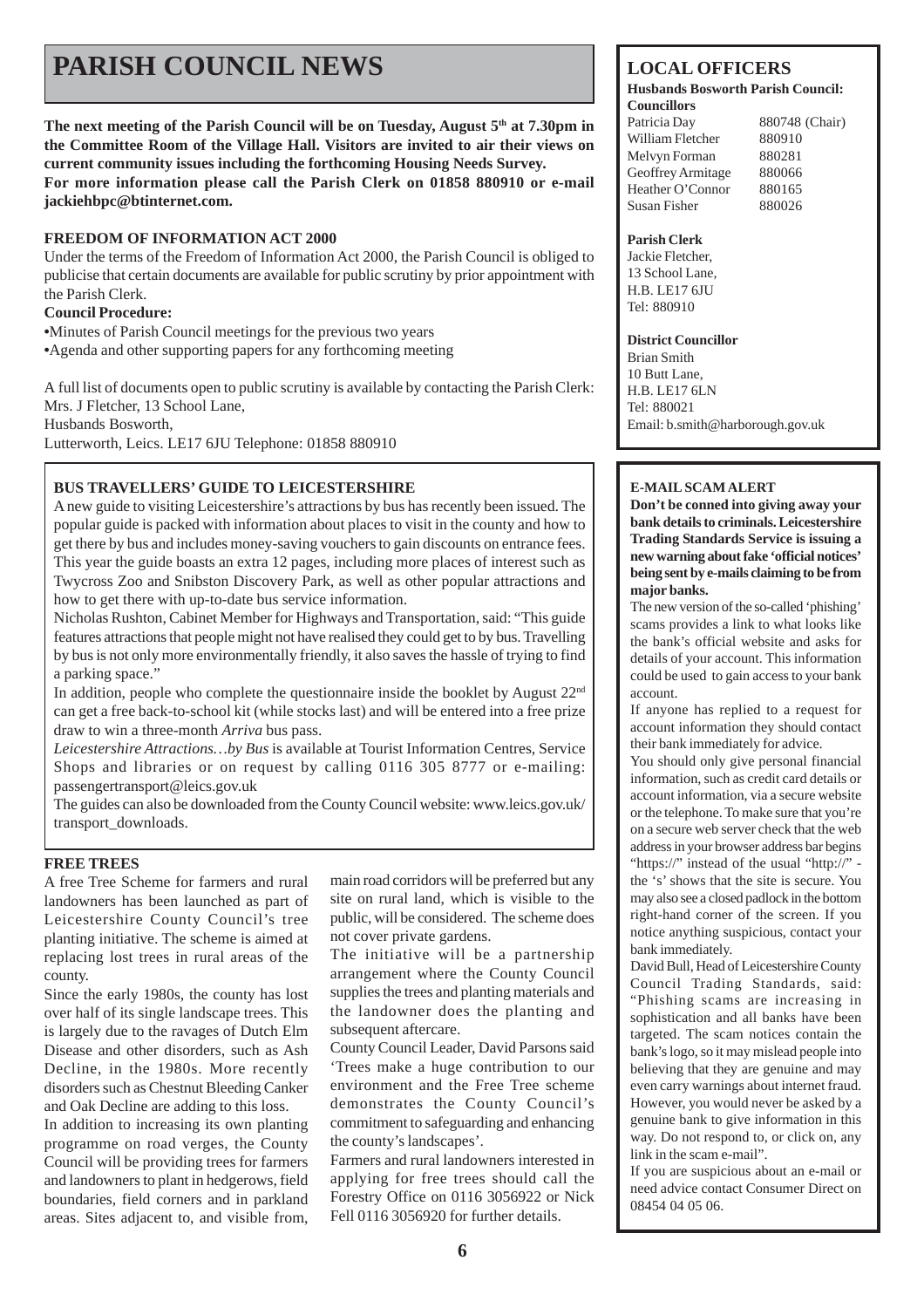# **CHURCH NEWS**

*All Saints Parish Church, Methodist Chapel & St. Mary's Roman Catholic Church*

#### **FLOWER FESTIVAL**

A big thank you to everyone who decorated the church so beautifully with the lovely flower arrangements. The church looked and smelled gorgeous! It was appreciated by all who visited.

#### **ALL SAINTS FLOWER ROTA Altar:**

August 3, 10 - Penny Mattock August 17, 24 - Marion Timms August 30 - Pat Woodbine

**Children's Corner:** August 3, August 10 - Volunteer please August 17, 24 - Heather O'Connor August 30 - Volunteer please

**Volunteers needed to brighten up the Church! Call Penny Mattock on 881140 if you would like to join the Church Flower Rota.**

#### **ALL SAINTS COFFEE MORNING**

The next All Saints Coffee Morning, in aid of church funds, will be on Wednesday, August 6th from 9.45am to 11.30am in church. There will be the usual Bring & Buy Stall so why not come along and see if you can pick up a bargain? Everyone welcome.

#### **METHODIST CHURCH Coffee Morning**

Wednesday, August  $20<sup>th</sup> 10.00$ am-12.00. at the home of Lloyd Jones, 12, Butt Lane. Visitors always welcome.

### From the Parish Registers

**Ethel Facer** *Died July 2nd 2008 Aged 89 years R.I.P.*

#### **LEICESTERSHIRE WILDLIFE HOSPITAL**

The Leicestershire Wildlife Hospital was started 20 years ago to help sick, injured and orphaned animals and birds. Many of you may have made purchases from the many stalls held around the area which raise funds to continue the much-needed work on the new wildlife hospital at Kibworth.

LWH is continuously looking for donations, small or large; everything is hugely significant to us and is always appreciated. All staff are volunteers so funds go directly towards animal care and the hospital project. If you wish to donate please either post payments to 12 Rookery Close, Kibworth, Leicester, LE8 OSD, or visit our stall under the Old Grammar School in Market Harborough every Tuesday or at the Farmers Market in Market Harborough held the first Thursday of every month.

LWH is holding a fund-raising Curry Night at Little India, Arnesby on August  $11<sup>th</sup>$  and would be delighted to have your support. Tickets are available from Ann Kemp on 0116 2881395 priced at £15 each.

Those of you interested in local wildlife may also like to find out more about the Open Day at the new hospital site to be held in October. Angela Downham, the founder of LWH, can be contacted on 07951 285366.

If you come across a sick or injured animal or bird that you feel needs our help please call Leicester Wildlife Hospital on: 07951 285366. You may wish to make a note of this number for future use.

# KILTECH DECORATORS Husbands Bosworth

Domestic & Commercial Decorators

### Tel: 07977 889156 01858 881001

Free Quotations Decorating since 1966

### "CHURCH SERVICES "

# **All Saints Parish Church**

### **AUGUST**

- **3 6.30pm Evensong**
- **10 8.30am Holy Communion**
- **17 11.00am Benefice Service at Theddingworth**
- **24 10.30am Family Communion**
- **31 10.30am Benefice Service at Bruntingthorpe**

*Short Communion every Wed. at 9.15am* **Churchwardens:**

**Peter Jones 880741 James Avery 880164 Vicar:**

**Rev. Alison Hampton 880351**

### **Methodist Church**

- **3 Join with All Saints**
- **10 Mr R Gill**
- **17 Rev. B Osbourne**
- **24 Rev. B Kennard (Communion)**
- **31 Mr J Pearse**

**Services every Sunday 6.30pm. All Welcome**

**Contacts: Rev. Brian Kennard 462889 Senior Church Steward: Mr. A Lloyd Jones 880343**

### **St Mary's Roman Catholic Church**

**Services every Sunday 8.30am.**

**Contact: Robert Constable-Maxwell 880361 Father Owen O'Neil 462359**

# COMPLETE CAR CARE

Accident repair specialist Bodywork, dent, scratch and stone-chip repair Servicing, alloy refurbishment, welding MoT repair Valeting, full body polish Parking sensors, handling kits, etc. fitted Call Ben on 07710 024070 Based at Unit 2, Pebble Hall Farm between Husbands Bosworth and Theddingworth

................

Ė  $\blacksquare$ I. I. É  $\blacksquare$ 

ī  $\blacksquare$ Ė